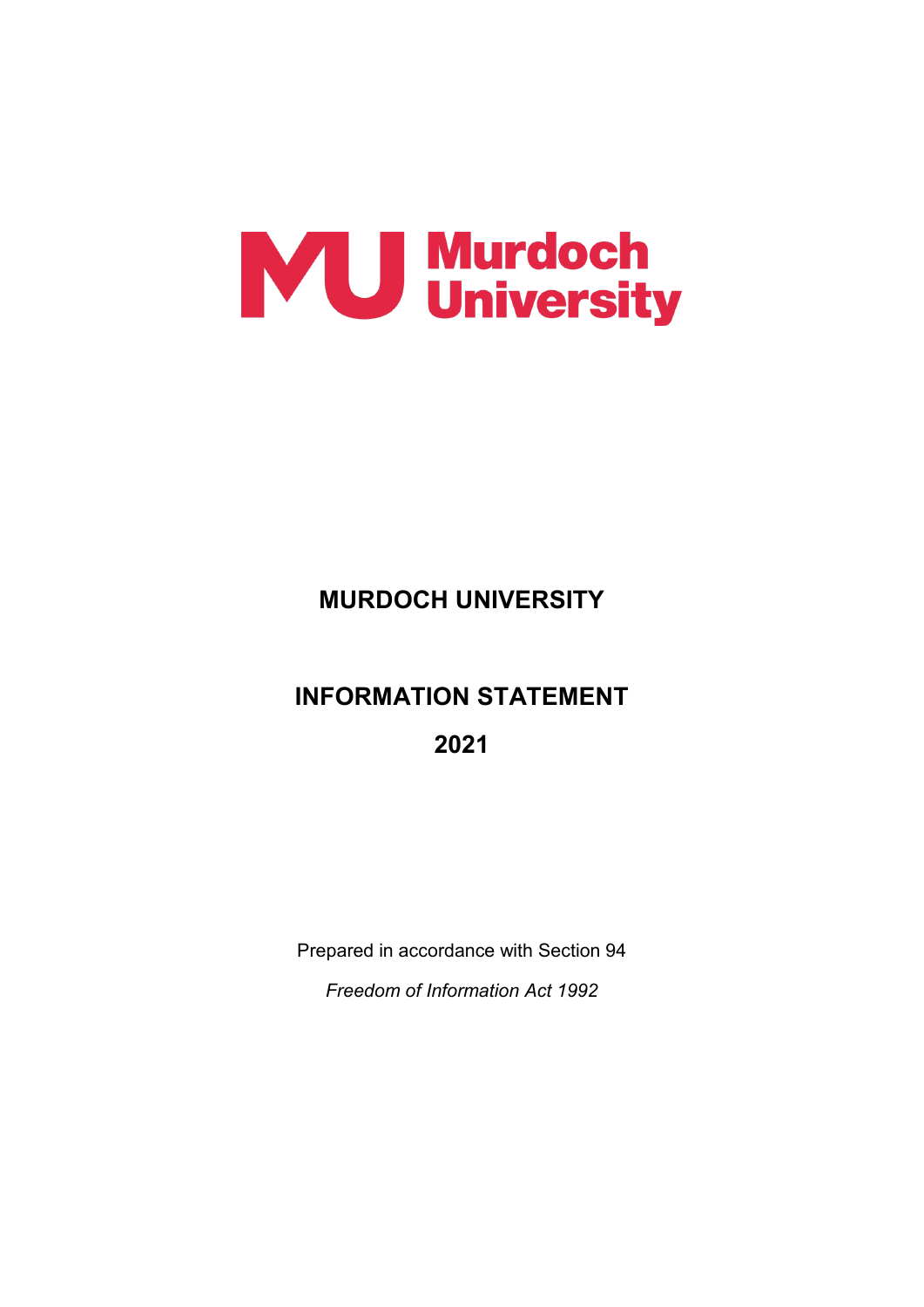## **1. INTRODUCTION**

Murdoch University was formally established by an Act of the Western Australian Parliament in 1973 to meet the growing higher education needs of the community. Named after prominent Australian author and philosopher, Sir Walter Murdoch, the University officially opened on the centenary of his birth on September 17, 1974. As the first University in Australia to offer a new, flexible admission system, tertiary education was made more accessible to the community – a tradition and ethos that Murdoch upholds to this day. Today, with more than 25,000 students and over 1,800 staff, Murdoch is realising its vision as a significant, comprehensive university with world-leading research providing solutions to some of the world's big challenges. Our more than 80,000 graduates, distributed around the world, have influenced free thinking on a global scale. Murdoch has been and continues to be, a creative force for current and future generations.

The University's 10-year Strategic Plan builds upon its strengths, growing Murdoch into a strong, vibrant university community and positioning us to thrive in and make contributions to a modern world. The success of the plan will be measured through the impacts that our graduates, life-changing research and innovative campus developments make to communities, both within Western Australia and across our global locations.

Murdoch University is distinguished by a long and proud tradition of delivering quality research expertise, with a commitment to fostering ongoing research partnerships and collaborations. We have established three interdisciplinary research institutes aligned with each of our major research strengths in food, health and the environment. Acknowledging that we can't live healthy lives without safe and nutritious food, and we can't have food without a sustainable environment, has shaped this collaborative research ecosystem. As the global population grows towards 10 billion over the next 30 years, we continue to undertake world-leading translational research to provide innovative approaches and solutions to some of the world's greatest challenges in these areas.

The University has a long and proud history of providing access to higher education to prospective students via non-traditional pathways. Murdoch offers nine distinct programs within the Access Pathways portfolio. Murdoch's innovative entry pathways have positioned it as having the highest score in enrolments for Low SES students across WA universities and the highest share in WA for students who identify as Indigenous at 2% of the enrolled cohort. Murdoch University consistently works to provide a vibrant, inclusive and diverse learning experience for students. High-quality learning and teaching lie at the heart of our mission. The learning and teaching strategy set an ambitious vision for continued improvements to infrastructure, curriculum, delivery of learning and teaching and support services.

The University serves a global audience of learners across three continents and is active in local, regional and international community engagement to cultivate knowledge partnerships. These collaborations aim to promote discussion and debate on matters such as food security, sustainability, health futures and cultural enrichment through the arts, humanities and social sciences in line with the University's Strategic Plan.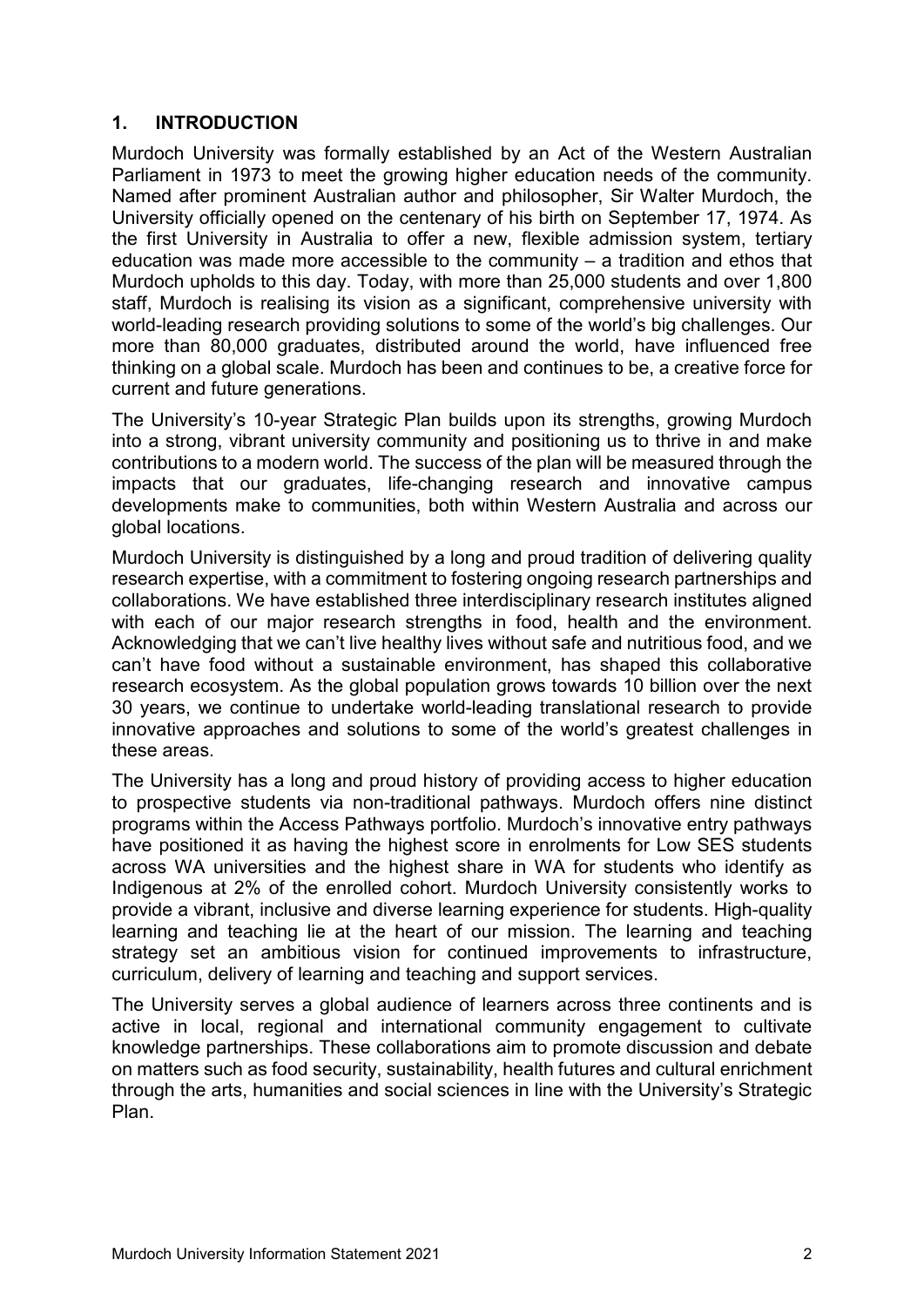## **2. LEGISLATION**

The management of the University is executed in accordance with the *[Murdoch](http://www.murdoch.edu.au/Legislation/Murdoch-University-Act-1973/)  [University Act 1973](http://www.murdoch.edu.au/Legislation/Murdoch-University-Act-1973/)* (the Act). The internal legislation of the University consists of:

- Statutes
- By-Laws
- Regulations
- Rules
- Policies

Published versions of these documents are available on the University Legislation page located at [http://www.murdoch.edu.au/Legislation/.](http://www.murdoch.edu.au/Legislation/)

The University also operates under State and Federal legislation.

## **3. FUNCTIONS OF THE UNIVERSITY**

The functions of the University as stated in Section 6 of the Act are:

- to provide courses of study appropriate to a university, and other tertiary courses;
- to encourage and participate in the development and improvement of tertiary education to meet the needs of the community;
- to undertake and support scholarship, pure and applied research, invention, innovation, education and consultancy, and to apply those matters to the advancement and application of knowledge –
	- o to the benefit of industry, business and government; and
	- o to the benefit and wellbeing of the Western Australian, Australian and international communities;
- to commercially develop or commercially use, for the University's benefit, any facility, resource or property (real or personal) of the University or in which the University has a right or interest (including, for example, study, research, knowledge and intellectual property and the practical application of study, research, knowledge and intellectual property), whether alone or with others;
- to generate revenue for the purposes of funding the carrying out of its functions:
- to serve the Western Australian, Australian and international communities and the public interest by
	- o enriching cultural and community life; and
	- o raising public awareness of educational, scientific and artistic developments; and
	- o promoting critical and free enquiry, informed intellectual discussion and public debate within the University and in the wider society;
- to provide the facilities that are necessary or conducive to the attainment of the objects of the University and the performance of its functions.

The University serves the community by developing and promoting its strengths as a research and teaching university, focusing on high quality teaching and scholarship, flexible degree programmes, close and effective interaction between staff and students, and providing an international perspective.

The Service to Society lens of the [Strategic Plan](http://www.murdoch.edu.au/docs/default-source/about-us/strategic_plan_future_horizon_2017-2027.pdf?sfvrsn=2fc63b47_4) ensures that Murdoch University fulfils its functions under the Act.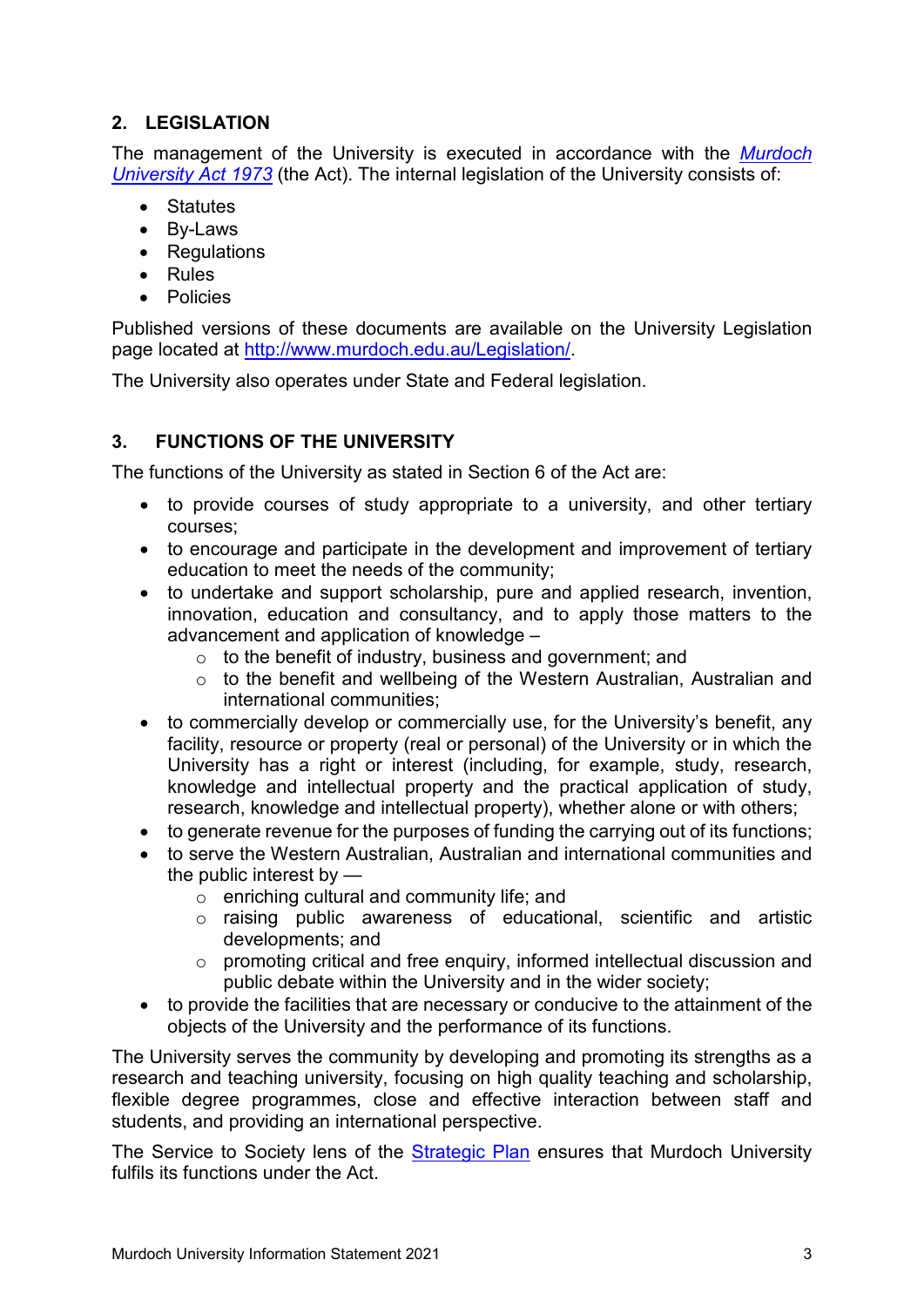## **4. OUR STRATEGY**

Our 5-year [Strategic Plan](http://www.murdoch.edu.au/docs/default-source/about-us/strategic_plan_future_horizon_2017-2027.pdf?sfvrsn=2fc63b47_4) builds upon our strengths, growing Murdoch into a strong, vibrant university community and positioning us to thrive in and make contributions to a modern world. The success of the plan will be measured through the impacts that our graduates, life-changing research and innovative campus developments make to communities, both within Western Australia and across our global locations.

#### **4.1 Our Purpose**

Our purpose is to be of service to our communities and apply our creativity, knowledge and determination to making a sustainable difference for current and future generations.

#### **4.2 Our Core Goals**

**Students and Education:** To provide an outstanding education experience for every student leading to our graduates being innovators fully prepared for their future careers.

**Research and Innovation:** To provide life changing solutions to complex world challenges.

#### **4.3 Our Lenses**

Three lenses will focus Murdoch University's actions and priorities.

**Service to society:** To meet the responsibility of being a university in the service of society and to play a key role in the economic and social wellbeing of our communities.

**Collaborative partnerships:** To grow and leverage our collaborative partnerships to enable achievement of our core goals for Education and Research.

**Global outlook:** To extend our impact as a global university.

## **4.4 Our Pillars**

Four pillars will support our strategic activities.

**People, values and culture:** It is the people of Murdoch University and their commitment that will bring this strategy to success. Our core values and guiding principles come to life through our actions. These are the key to our future.

**Physical and digital environments:** Developing our physical campuses to be porous environments where the University, its staff and students, seamlessly interact and live side by side with the world beyond is a focus for this strategy and our further horizon. Universities are key contributors to economic and social wellbeing of communities and co-location, co-working and co-employment are key elements for advancing common goals..

**Financial strength:** Building a strong financial platform is a critical objective for the next five years. In order to have a strong future, we will have a clear focus on growth in student numbers, student retention and completion, strategic management of our costs and strategic investment in high value initiatives.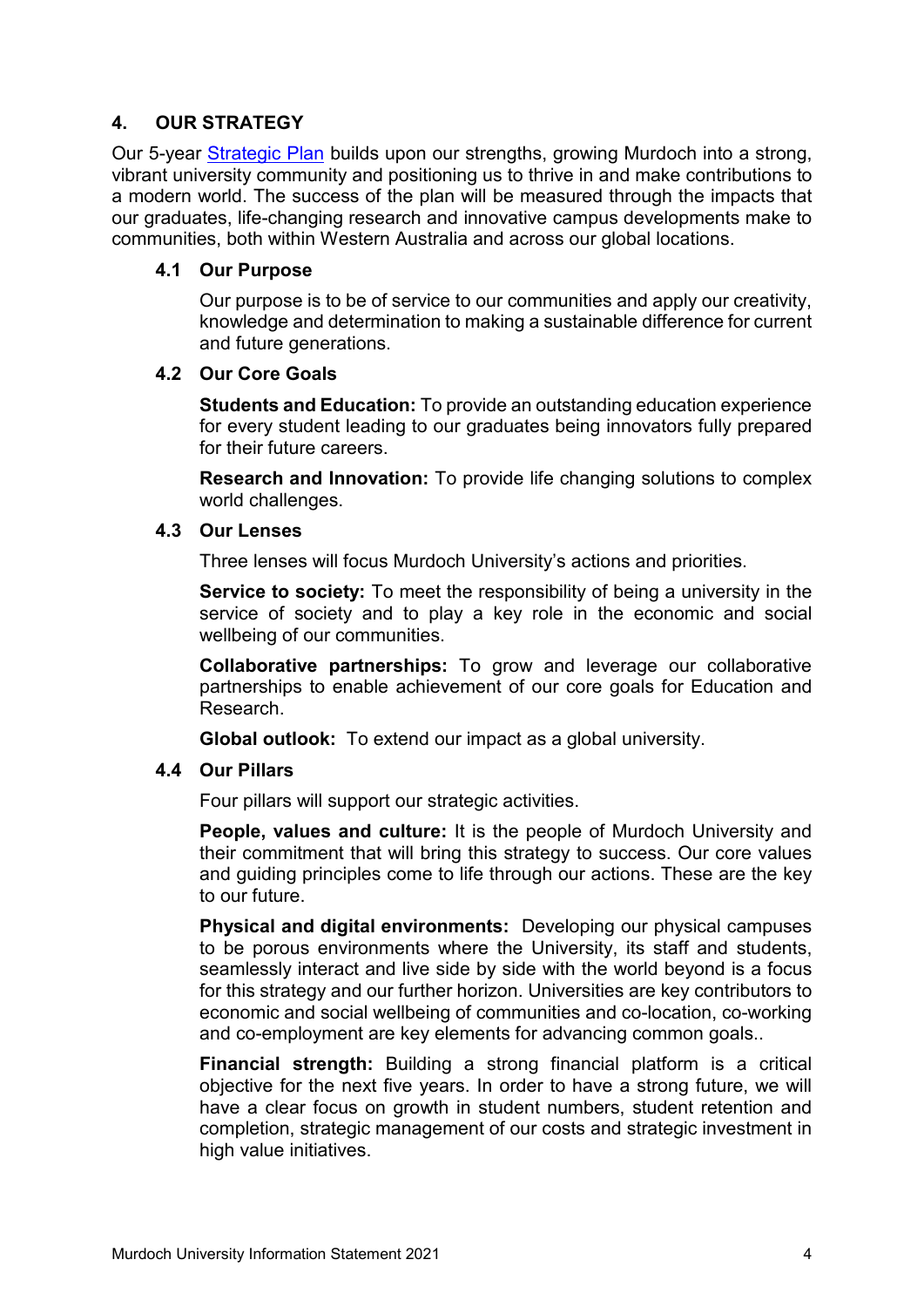**Value-add services and operations:** Supporting the core education and research goals relies on our professional service teams providing both basic business and differentiating capabilities. Our strategy around basic business capabilities is to create efficiencies of scale, to adopt streamlining of transactional processes and to control costs strategically.

## **5. ORGANISATIONAL STRUCTURE**

Our organisation comprises people who are committed to Murdoch University's success.

Under the [organisational structure](https://www.murdoch.edu.au/about-us/governance/senior-executive-team) of Murdoch University, the Vice Chancellor is the most senior executive position at Murdoch University – serving as both the principal academic officer and chief executive officer for the university. The Vice Chancellor embodies the values of Murdoch and promotes the university's external goals, including stakeholder relations and community engagement. The Vice Chancellor encourages, promotes and facilitates the very best academic and organisational performance across the whole University.

Murdoch University has developed an academic model (two College structure) that will help us deliver on our strategy by promoting greater collaboration.

The two Colleges group together disciplines with similar aims and interests, to foster collaboration and encourage cross-discipline activity.

## **6. GOVERNANCE**

Governance structures at Murdoch University comprise a committee structure and a management structure.

Main committees:

- [Senate](http://senate.murdoch.edu.au/) (the governing body; Chancellor as Chair);
- Senate sub-committees:
- [Academic Council](https://our.murdoch.edu.au/Committees/Academic-Council/) (principal academic governance committee);
- Academic Council sub-committees; and
- School committees.

Management:

- Vice Chancellor;
- Provost;
- Deputy Vice Chancellors;
- Pro Vice Chancellors:
- College Deans;
- Chief Operating Officer;
- Chief Financial Officer; and
- Directors and other senior managers.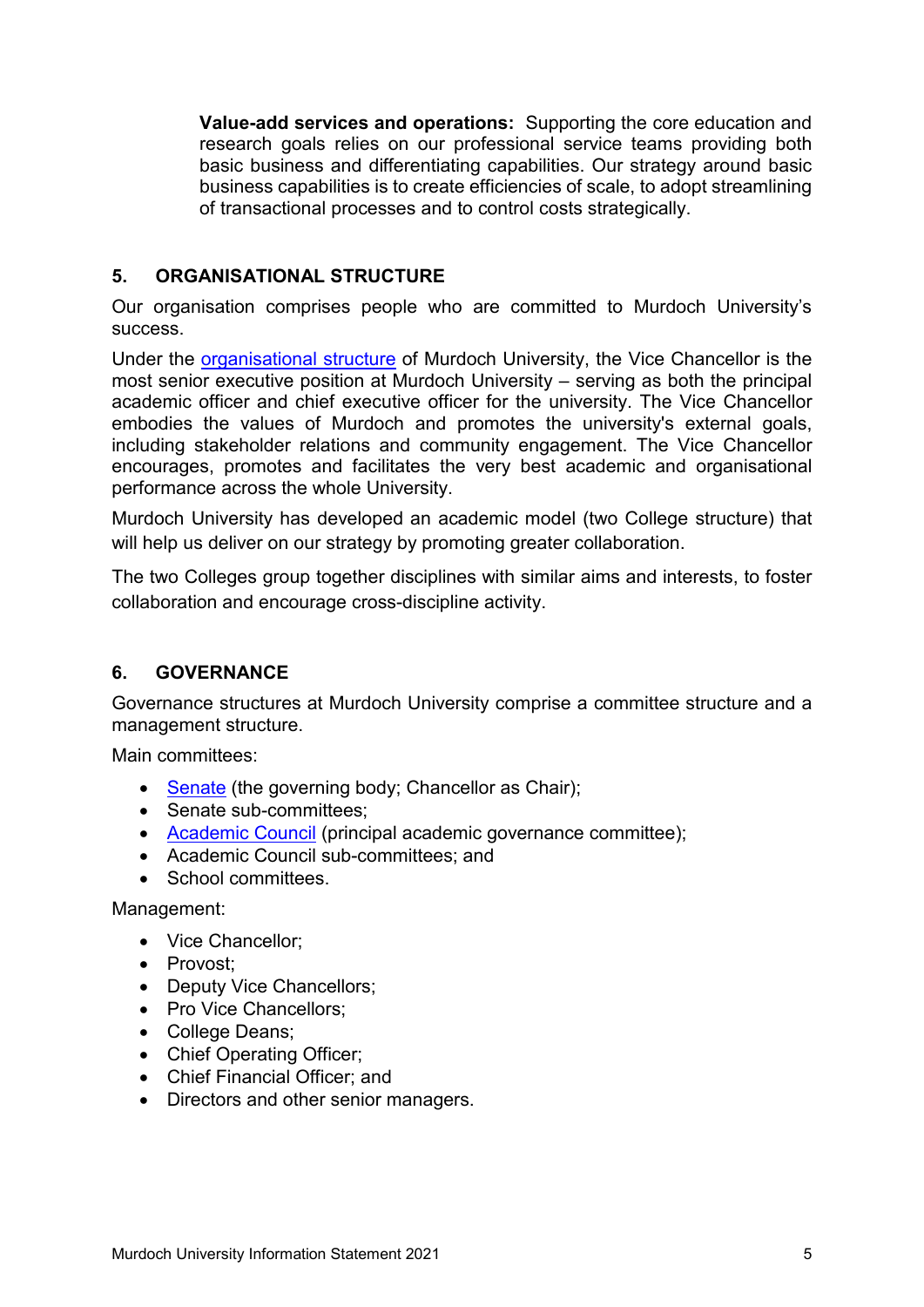## **7. ARRANGEMENTS FOR PUBLIC PARTICIPATION IN POLICY MAKING**

Provision is made for the University's students and staff to be involved in the decisionmaking processes of the University on which there are elected representatives.

Members of the public can write to the Vice Chancellor and raise any issue or concerns about university policy or administration.

The Alumni Association of the University provide an avenue for graduates to maintain active links with the University and remain informed of university activities and have an input on university policy. Two members of Senate are elected by and from the Graduates of the University.

The student population of the University can participate in the decision-making processes of the University through the various committees that provide for student representation and via the Student Guild that is established under section 20(2) of the Act as the recognised means of communication between Students and the Senate.

The University also consults the local Council and community on matters concerning the physical development of the campus, transport, safety and security issues, and how these impinge on the local community.

## **8. DOCUMENTS/INFORMATION HELD BY THE UNIVERSITY**

Documents and records of the University are held in Central Administration, the Academic Schools, Offices, Centres and Institutes. Only a small proportion of the University's records are retained indefinitely – principally for their ongoing historical value.

All records, hardcopy and electronic, created by the University are subject to its *Retention and Disposal schedules* in accordance with the *State Records Act 2000*. These schedules set out the minimum period of time that the various records series generated by the University must be kept before they can be legally destroyed.

Further information regarding the retention and disposal of University records is available at [http://our.murdoch.edu.au/University-Secretarys-Office/Records-](http://our.murdoch.edu.au/University-Secretarys-Office/Records-Management-and-Archives/Retention-and-disposal-of-University-records/)[Management-and-Archives/Retention-and-disposal-of-University-records/.](http://our.murdoch.edu.au/University-Secretarys-Office/Records-Management-and-Archives/Retention-and-disposal-of-University-records/)

#### **8.1 Student Records**

Student records contain information which is obtained during the course of a student's University career. It includes personal and academic details and associated correspondence.

The confidentiality status of student records restricts access to the student and appropriate officers, unless authorised by the student.

#### **8.2 Records Management and Archives**

The University Secretary's Office, through the Records Management and Archives Office has responsibility for the University's records management and archival programs. Schools and Offices create and maintain records that are relevant to their functions, in particular, standard accounting and financial records are kept by the Finance Office and standard employment records are kept by the People and Culture Office.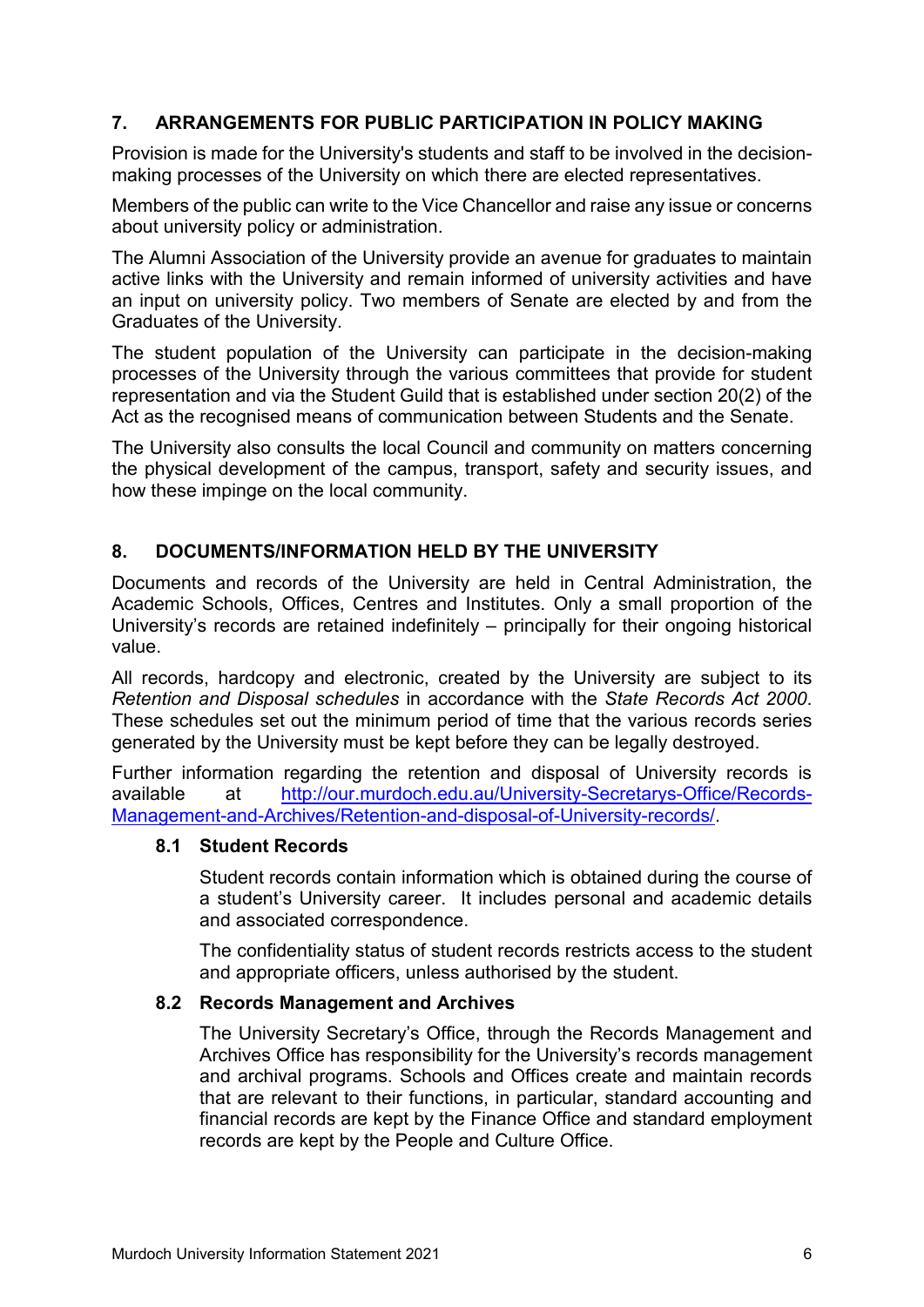As with most organisations the University operates in a hybrid environment with records being created and received in paper as well as electronic format. Consequently, the Records Management and Archives Office maintains hardcopy files as well as databases, spread-sheets, word processing documents, digital images, records that appear solely on the University's Intranet, and other electronic content.

The University Archives house records that fall within the scope of the Archives collection strategy. These are records that have continuing administrative, legal, financial or historical value to the University and/ or to the broader community. They include records that document the establishment of the University, the drafting of its legislation, major organisational decision making, significant projects, policy and procedures, minutes and agendas of the University's major committees and working parties, architectural drawings and photographs.

The right of access to information is limited by a number of factors including legislation, legal and commercial reasons, privacy considerations (personal information about individuals), and official university policy.

#### **8.3 Library Services**

The Murdoch University Library service spans three locations across two campuses. This includes:

- the Geoffrey Bolton Library;
- the Veterinary Library; and
- the Mandurah Campus Library.

Visitors from other universities and members of the community are encouraged to take advantage of our world class print collections, facilities and study spaces.

Further information regarding the university's library services is available at [http://www.murdoch.edu.au/library.](http://www.murdoch.edu.au/library)

#### **8.4 Documents Available Free of Charge**

A significant amount of information is held on the University's web site, including a large number of documents, information, pamphlets, brochures and booklets which are available free of charge.

You can search for information through the University website located at [http://www.murdoch.edu.au/.](http://www.murdoch.edu.au/)

Graduates of the University receive a graduation package that contains their Testamur and Statement of Academic Record free of charge when they graduate.

#### **8.5 Documents/Information Available at a Cost**

There are a number of documents that are available upon application and payment of a fee.

Those available through the University's [document ordering service](https://transcripts.murdoch.edu.au/) are:

- Statement of Academic Record:
- Confirmation of Completion of Studies;